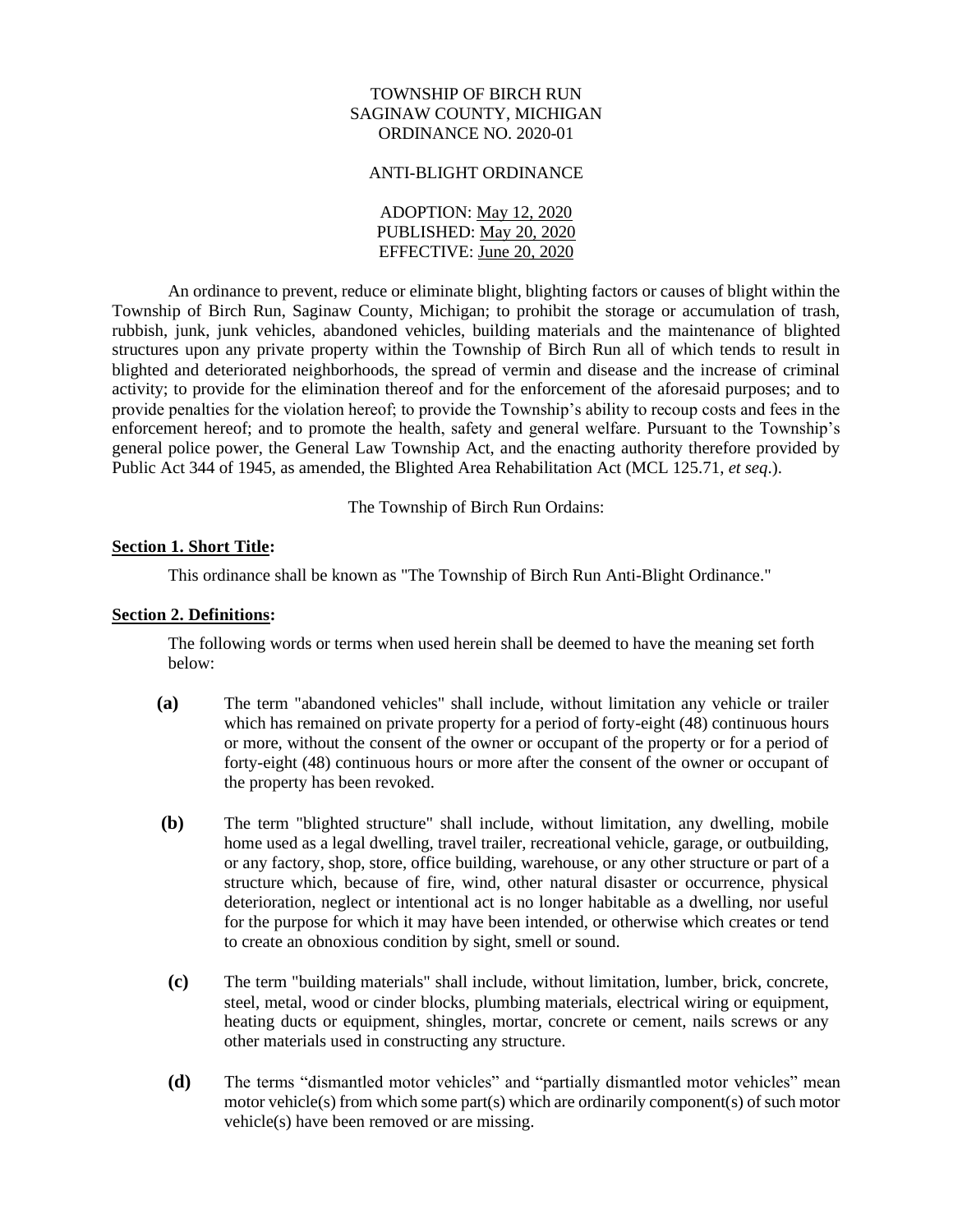- **(e)** The term "dwelling" means any house, building, structure, or trailer which is occupied in whole or in part as a home, residence, living or sleeping place, or which is intended to be occupied by one or more human beings, either permanently or transiently.
- **(f)** The term "inoperable motor vehicle" means a motor vehicle which by reason of dismantling, disrepair, neglect, or other cause is incapable of being propelled under its own power.
- **(g)** The term "junk" shall include, without limitation, discarded materials of any kind (regardless of whether the discarded material could be put to any reasonable use), machines or parts of machines, motor vehicles or parts thereof, recreational vehicles or parts thereof, travel trailer, broken or unusable furniture, furnishings, recreational equipment, stoves, refrigerators, air conditioners, or other appliances or parts thereof, remnants or scraps of wood, metal, plastic or any other cast-off material of any kind whether or not the same could be put to any reasonable use, and second hand or used materials, as well as all other materials which are incapable of performing the function for which they were manufactured or intended or any other materials which create or tend to create an obnoxious condition by sight, smell or sound.
- **(h)** The term "junk motor vehicles" or "junk trailer" shall include, without limitation, any motor vehicle or trailer which is not licensed and/or registered and/or the registration for which has expired for more than 30 days for use upon the highways of the State of Michigan and, whether licensed or not, any motor vehicle which is inoperable for any reason for a period in excess of thirty (30) days. Exterior storage of junk motor vehicles is prohibited on any private property in the Township except upon the premises of a properly zoned, legally operating and approved auto parts dealer, auto repair garage, or wrecker business. Available alternatives include storage within a completely enclosed building, offsite storage in an approved storage facility, or disposal at an approved facility.
- **(i)** "Motor vehicle" shall mean any automobile, truck, bus, motor home, motorized camper, motorcycle, motor scooter, tractor, or snowmobile, dune buggy or other off-road vehicle, or any other vehicle that is propelled in whole or in part by a motor or any gas, diesel, liquified petroleum, propane, mechanical or other artificial means or is being pushed or towed by the same.
- **(j)** The term "person" shall include all-natural persons, firms, co-partnerships, corporations, companies and all associations of natural persons, incorporated or unincorporated, whether acting by himself or herself or by servant, agent or employee. All persons who violate any of the provisions of this ordinance, whether as owner, occupant, lessee, agent, servant or employee shall, except as herein otherwise provided, be equally liable as principals.
- **(k)** The terms "trash" and "rubbish" shall include any and all forms of debris not herein otherwise classified. The terms "trash" and "rubbish" shall also include: Refuse or rejected food wastes in the form of putrescible animal, poultry, fish, fruit or vegetable wastes resulting from the handling, preparation, cooking, discarding or consumption of foods, including animal, poultry or fish carcasses or parts thereof; Materials used or accumulated in the operation or maintenance of a household which are customarily discarded after use, including but not limited to newspapers, magazines, books, wrappings, cartons, boxes, crates, rags, or sweepings, or materials which are customarily discarded after becoming unusable due to wear or damage, such as clothing, bedding, floor coverings, wallpaper, or articles of metal, plastic, cloth or leather; The residue left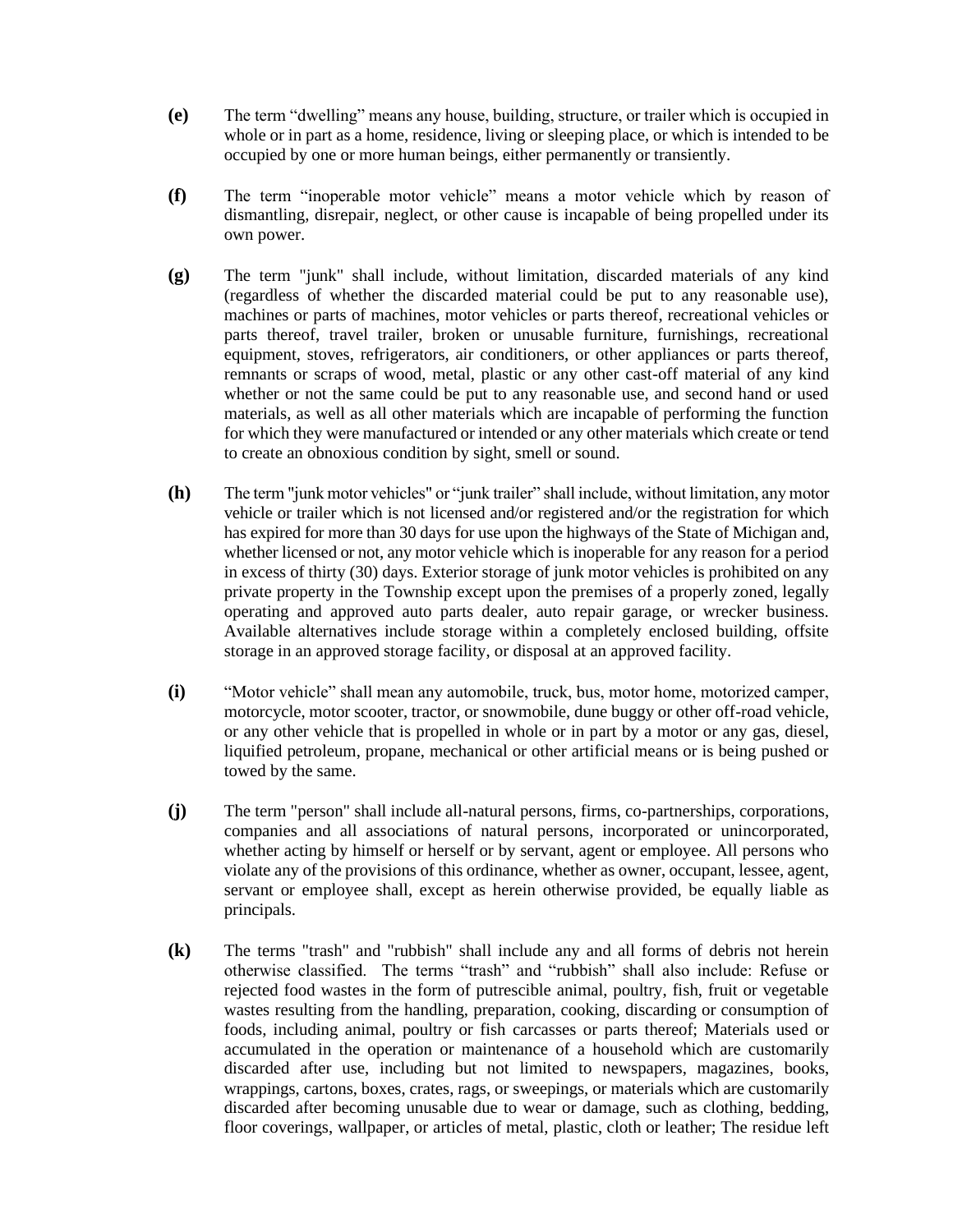from burning of paper, leaves, wood, coal or other combustible materials; food containers or wrappings (whether damaged or undamaged) including but not limited to cans, bottles, jars, glass, crockery, bags, sacks or plastics, or paper, plastic, wood, or metal cartons or boxes, or other similar or like articles or materials; articles or materials used for medical or hygienic purposes or for infant care; the products of vegetation grown on a property, or which are brought onto a property, including but not limited to grass clippings, weeds, leaves, plants, tree(s) or parts thereof, branches, clippings from shrubs, bushes or hedges, or roots and stumps.

- **(l)** The term "vehicle" as used in this Ordinance, is defined to include any automobile, truck, bus, motor home, motorized camper, motorcycle, motor scooter, tractor, snowmobile, dune buggy or other off-road vehicle, motor vehicle(s), trailer, recreational vehicle, travel trailer and/or a so-called mobile home being used as a dwelling, and which mobile home may not meet the minimum requirements of the Township of Birch Run Zoning Ordinance pertaining to a legal dwelling.
- **(m)** The term "large articles" in this Ordinance, is defined, but not limited to, motor vehicles, machinery, farm equipment, boats, trailers, buildings, building materials, etc.
- **(n)** The term "small articles" in this Ordinance is defined, but not limited to, small appliances, bicycles, lawn and garden equipment, lawn ornaments, auto parts, fixtures, etc.

# **Section 3. Restrictions:**

- **(a)** It is hereby determined that the storage or accumulation of trash, rubbish, junk, secondhand materials, junk vehicle(s), abandoned vehicle(s), dismantled motor vehicle(s), partially dismantled motor vehicle(s), inoperable motor vehicle(s), building materials and/or the maintenance and/or existence of blighted structure(s) upon any private property within the Township of Birch Run results in and/or tends to result in blighted and deteriorated neighborhoods, the spread of vermin and disease, the increase in criminal activity and therefore is contrary to the public peace, health, safety and general welfare of the community, and thus, is strictly prohibited.
- **(b)** It shall be unlawful for any person to store or accumulate, or to permit the storage or accumulation of trash, rubbish, junk, second-hand materials, junk vehicles, abandoned vehicle(s), dismantled motor vehicle(s), partially dismantled motor vehicle(s) or inoperable motor vehicle(s) or to abandon any of same on any private property in the Township except within a completely enclosed building or upon the premises of a properly zoned and legally operating, licensed and approved junk dealer, junk buyer, dealer in used auto parts, dealer in second hand goods or junk, operator of an automobile repair garage and/or automobile wrecker business.
- **(c)** It shall be unlawful for any person to keep or maintain any blighted structure or vacant structure, dwelling, garage, outbuilding, factory, shop, store or warehouse (or other similar structure) unless the same is kept securely locked, the windows kept glazed or neatly boarded up, and otherwise protected to prevent entrance thereto by unauthorized persons or unless such structure is in the course of construction in accordance with a valid building permit issued by the Township of Birch Run, and unless such construction is completed within the permitted time.
- **(d)** It shall be unlawful for any person to store or accumulate or permit the storage or accumulation of building materials on any private property except in a completely enclosed building or in instances where such materials are being used or are awaiting use in the construction of a structure on the property to be completed within a reasonable time and in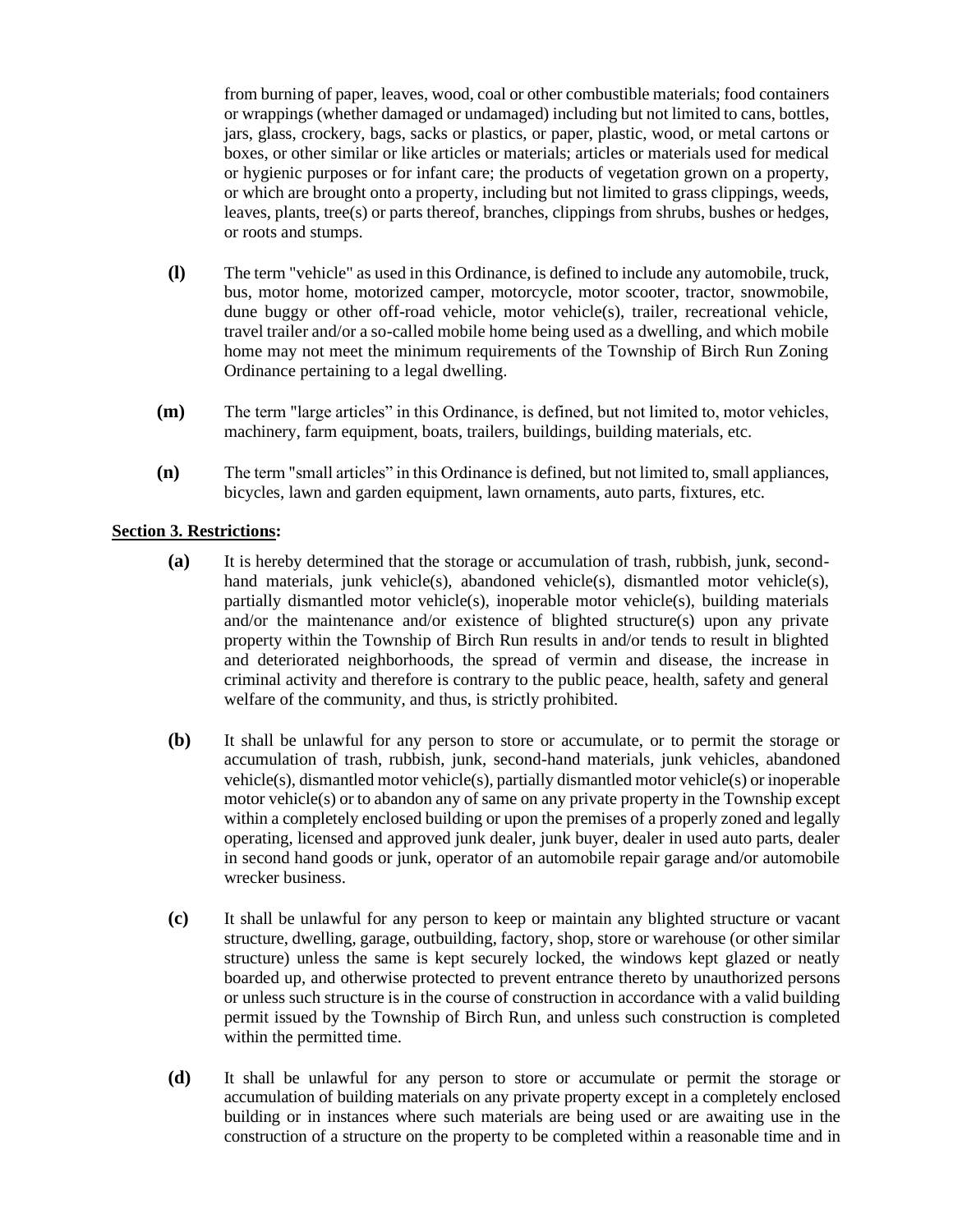accordance with a valid building permit issued by the Township, and except building materials which constitute a part of the stock in trade of a business located on a property which is zoned for such business or use.

- **(e)** It shall be unlawful for any person to store or accumulate or permit the storage or accumulation of ashes, household or yard rubbish or trash, except for such reasonable periods of time as the ashes, household or yard rubbish or trash await regular, systematic removal and/or disposal in accordance with law. Such materials while awaiting removal/disposalshall be temporarily stored in a completely enclosed building, with the exception of yard rubbish and trash which may be temporarily stored either in an enclosed building or at a location on the property where it is as much concealed from public view as practicable.
- **(f)** It shall be unlawful for any person to store or accumulate or permit the storage or accumulation of any junk, except within a completely enclosed building, and except as provided by law upon the premises of a duly licensed junk dealer, junk buyer, dealer in new or used automobiles or automobile parts, or dealer in secondhand goods, on a property which is zoned for such use or activity.
- **(g)** It shall be unlawful for any person to store or accumulate or permit the storage or accumulation of any inoperable vehicle, except in a completely enclosed building.
- **(h)** It shall be unlawful for any person to store or accumulate or permit the storage or accumulation of any abandoned vehicle.
- **(i)** A person shall be permitted to place for sale a maximum of two large articles and a maximum of three small articles for sale upon any private property within the Township of Birch Run for no more than 30 consecutive days, twice a year.
- **(j)** It shall be unlawful for any person to park, store or accumulate or permit or allow the parking, storage, or accumulation of any item not usable for the purposes for which it was manufactured or intended, or parts or components thereof for the following items:
	- 1) Non-motorized vehicles or conveyances;
	- 2) Appliances, televisions or furniture;
	- 3) Mobile Homes and/or trailer/travel trailers that do not meet the minimum standards for inhabitation by humans;
	- 4) Watercrafts and the accompanying trailers;
	- 5) Fences, barriers, containment structures and the like;
- **(k)** A violation of the provisions of this Section shall be a Municipal Civil Infraction for the first violation and shall be a misdemeanor for any subsequent violation. If, upon inspection, the Township Building Inspector, Zoning Administrator, Ordinance/Code Enforcement Officer, any Township Police Officer, Deputy Sheriff, Fire Inspector, Health Officer, Township Manager or Supervisor or County Health Officer, or any authorized person appointed by the Township, finds that any property within the Township is being used in violation of this Ordinance, the owner and/or occupant of said property shall be notified of such violation which may be given by first class mail to the owner or occupant as it appears on the tax rolls of the Township of Birch Run or by service upon any occupant personally by a process server, court officer or official or personnel member of the Township of Birch Run or the Saginaw County Health Department, or as the Township Board shall otherwise provide. Said notice shall provide that the violation be abated by repair or removal within ten (10) days (or other shorter or longer time as the Township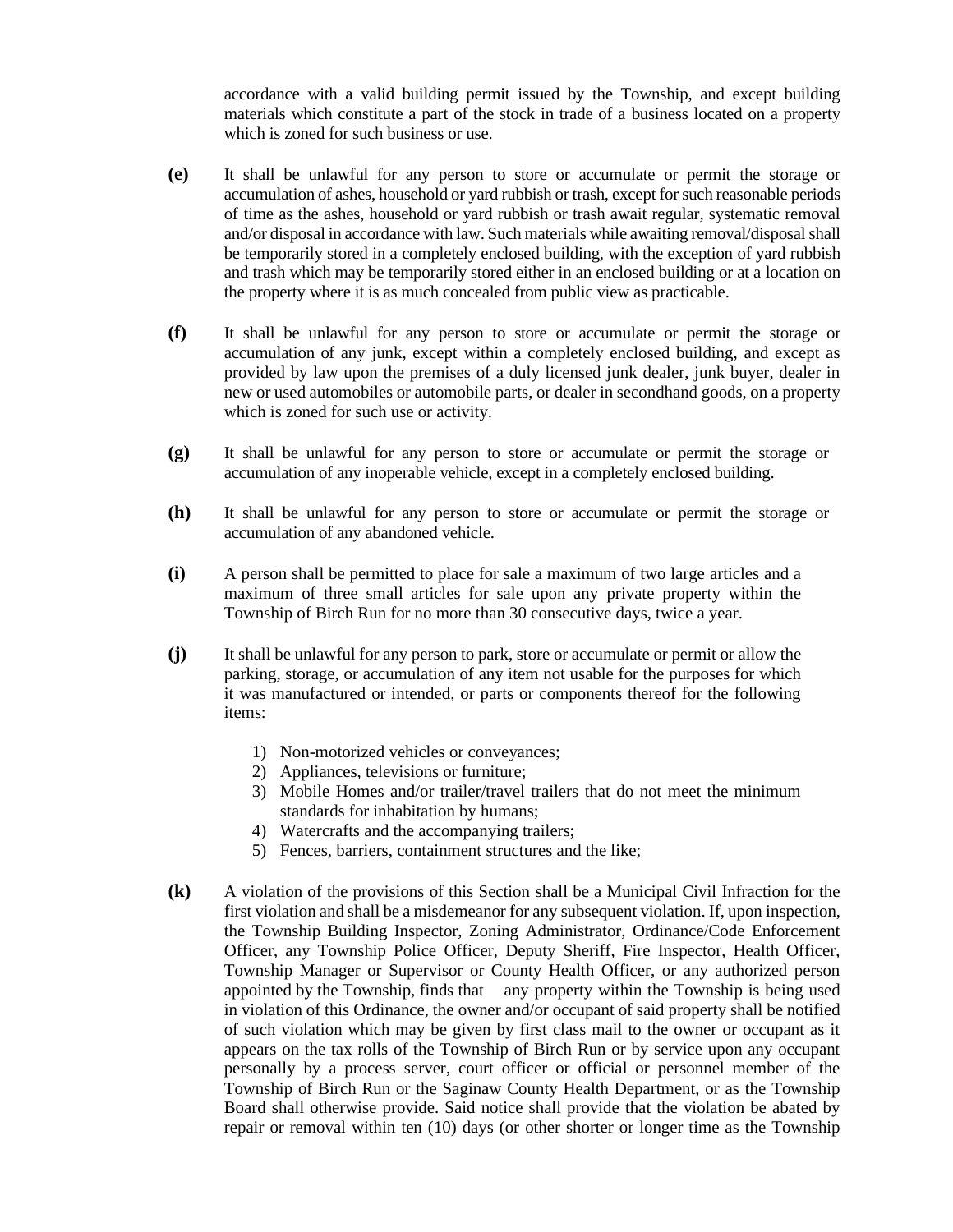Code-Enforcement Officer and/or Board deem appropriate). If, in the sole judgment of the Township, the violation represents a public-health emergency or other serious condition, which must be immediately abated, the ten (10) day abatement period may be waived by the Township, and the Township may proceed immediately with legal action to abate the violation and to obtain such other relief as available or permitted at law.

**(l)** If the owner and/or occupant of the subject property/premises does not cause the violation of this Ordinance to be abated or removed within the time prescribed in the notice, the Township may proceed to secure compliance with this Ordinance in any manner permitted by law. Further, the Township may institute an appropriate court action seeking an injunction, mandamus, abatement or other appropriate writ, order or proceedings to prevent, enjoin, abate or remove any violation(s) of this Ordinance.

# **Section 4. Penalty and Responsibility for Abatement Fees and Costs:**

If the owner and/or occupant of the property/premises at which the violation has occurred/is occurring fails to remove, eliminate, abate or correct the violation within 10 days of the mailing of the notice described in this Ordinance (or sooner based on a finding of emergency or other serious situation contemplated herein), then Township may initiate a court action seeking authorization to abate the violation by removing, eliminating, or correcting it. The owner and/or occupant shall be liable for the entire cost of the Township's removal/elimination/abatement efforts, including any attorney's fee or court costs that the Township incurs related to the violation. Further, when the Township is forced to remove/eliminate/abate the violation, the owner and/or occupant shall be billed for the actual cost of the work plus an administrative fee of twenty percent (20%) of the actual cost. The cost and the fee shall be in addition to fines and costs assessed upon a finding of responsibility for a municipal civil infraction or misdemeanor.

When the Township has taken action pursuant to this Ordinance to remove/eliminate/abate the violation, the actual cost thereof (plus the administrative fee), as well as the entirety of the costs and attorney's fees incurred by the Township in connection with the violation, shall be charged to the owner of such property on the next regular tax bill forwarded to such owner by the Township, and said charge shall be due and payable by said owner at the time of receipt of such bill.

Where the full amount due the Township is not paid by such owner within sixty (60) days after the date of billing as provided for in the preceding paragraphs, then the Township shall cause to be recorded in the appropriate Register of Deeds Office, a sworn statement showing the total costs incurred by the Township to remove/eliminate/abate the violation, the date any work was done, and the location of the property. The sworn statement shall constitute a lien on the subject property which shall remain in full force and effect for the amount due in principal and interest, plus any court costs for collection, until final payment has been made. The Township may also take action to obtain a lien on any other real or personal property located in the State of Michigan, in which the owner of the violative property has an interest. Said lien(s), costs and expenses shall be collected in the manner fixed by law for the collection of general property taxes. The Township may also commence a civil action against the property owner/occupant for seeking to collect any monies owed. In the civil action contemplated in the preceding sentence, the property owner/occupant shall be liable for the entirety of the attorney's fees and costs incurred by the Township, regardless of the result of the civil action.

Any violation of this Ordinance or any failure to comply with the provisions of this Ordinance on the first offense shall be deemed a municipal civil infraction punishable by a fine not to exceed \$250.

 Any further violation of, or any failure to comply with the provisions of, this Ordinance shall be deemed a misdemeanor and shall be punishable by a fine not to exceed \$500 or by imprisonment not to exceed 90 days or both. Each day that a violation of this Ordinance is continued or permitted to exist without compliance shall constitute a separate offense punishable, upon conviction, in the manner prescribed in this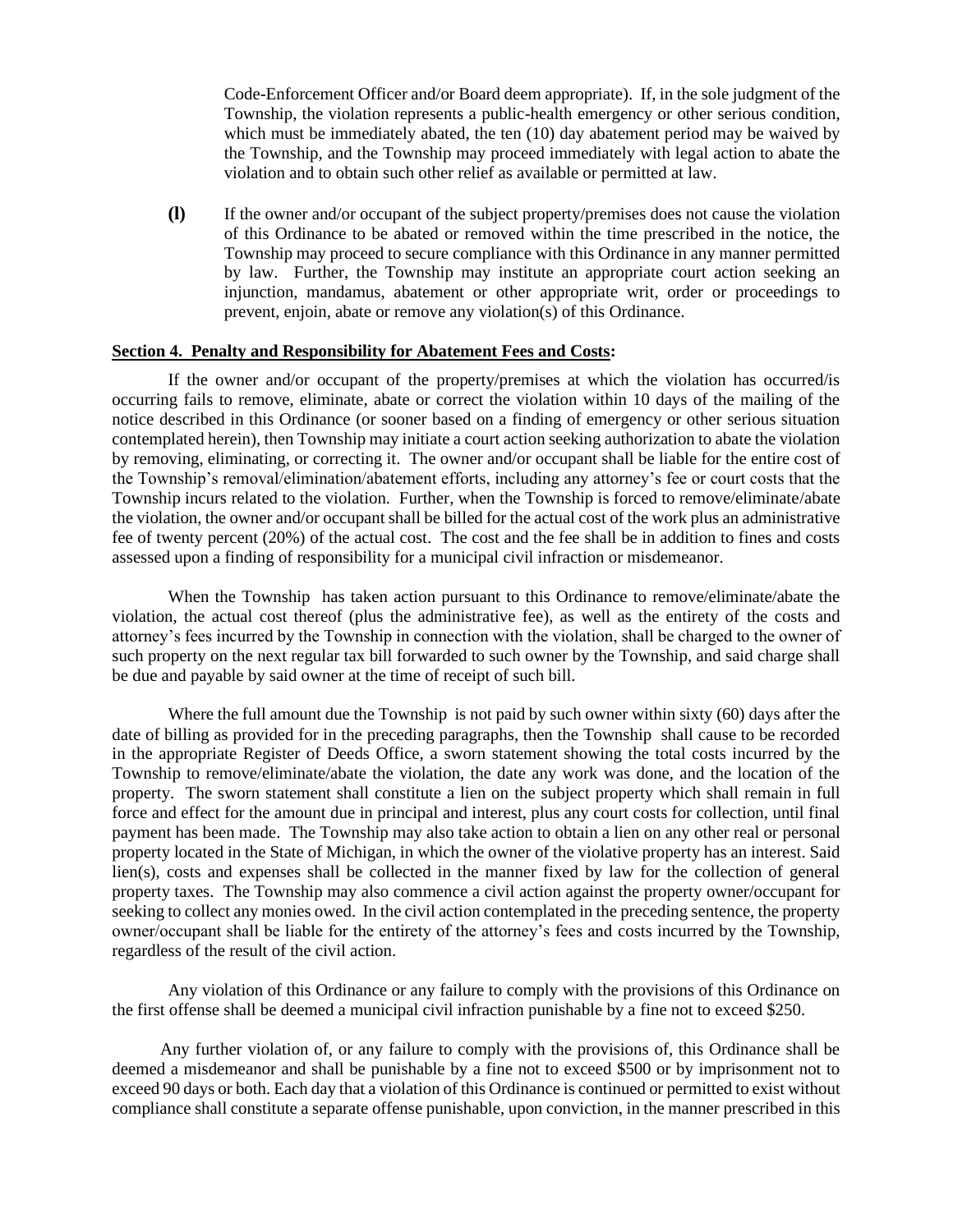section; provided, no person shall be imprisoned for a single, but continuing violation of this Ordinance for a period of longer than 90 days.

## **Section 5. Neighbor Disputes:**

The Code Enforcement Department is charged with enforcement of all Township Ordinances that have been adopted to promote the health, safety and welfare of the community. On occasion, this office is called upon to resolve disagreements between residents and their neighbors. Unfortunately, it is often the case that complaints received by this office that are the result of neighbor disputes have no basis in law or are civil matters over which the Township has no jurisdiction.

While it is the Township's responsibility to ensure compliance with Township ordinances, there is no clear obligation for the Township to get involved in civil disputes or cases where neighbors simply do not get along. Though the Township makes every reasonable effort to assist or advise residents who call upon the Township office concerning such matters, it is often necessary to advise the person that he or she should seek professional consultation. If you are in doubt as to whether the Township can assist you with your complaint, you are encouraged to direct your inquiry to the Code Enforcement Officer at the Birch Run Township Offices.

#### **Section 6. Inconsistent Ordinances:**

All other Ordinances of the Township inconsistent with the provisions of this Ordinance are, to the extent of such inconsistency, superseded by this Ordinance. Provided, however, said repeal shall not abate any action now pending under or by virtue of the Ordinance or any parts thereof herein repealed, nor shall said repeal discontinue, abate, modify, or alter any penalty accrued or to occur or affect the rights of any person, firm or corporation, or waive any rights of this Township under any section or provision of the Ordinance, or any part thereof, herein, repealed existing at the time of the passage of this Ordinance.

### **Section 7. Invalidity:**

If any section, paragraph, sentence, clause, phrase or part of this Ordinance shall be declared invalid for any reason whatsoever, such decision shall not affect the remaining portions of this Ordinance, which shall remain in full force and effect and to this end, the provisions of this Ordinance are hereby declared to be severable. The Township Board hereby declares that it would have enacted and adopted this Ordinance without the provision(s) or part(s) thereof that have been deemed invalid.

#### **Section 8. Publication:**

Pursuant to the General Law Township Act, MCL 41.186 as amended, the Birch Run Township Clerk be and hereby is directed to forthwith and cause publication as required by law.

# **Section 9. Pending Proceedings Not Affected:**

Nothing in this ordinance shall be construed to affect any suit or proceeding impending in any court, or any rights acquired, or liability incurred, or any cause or causes of action acquired or existing, under any act or ordinance hereby repealed as cited in Section X of this ordinance; nor shall any just or legal right or remedy of any character be lost, impaired or affected by this ordinance.

### **Section 10. Repeal:**

All ordinances of the Township inconsistent with this Ordinance are hereby repealed to the extent of such inconsistency.